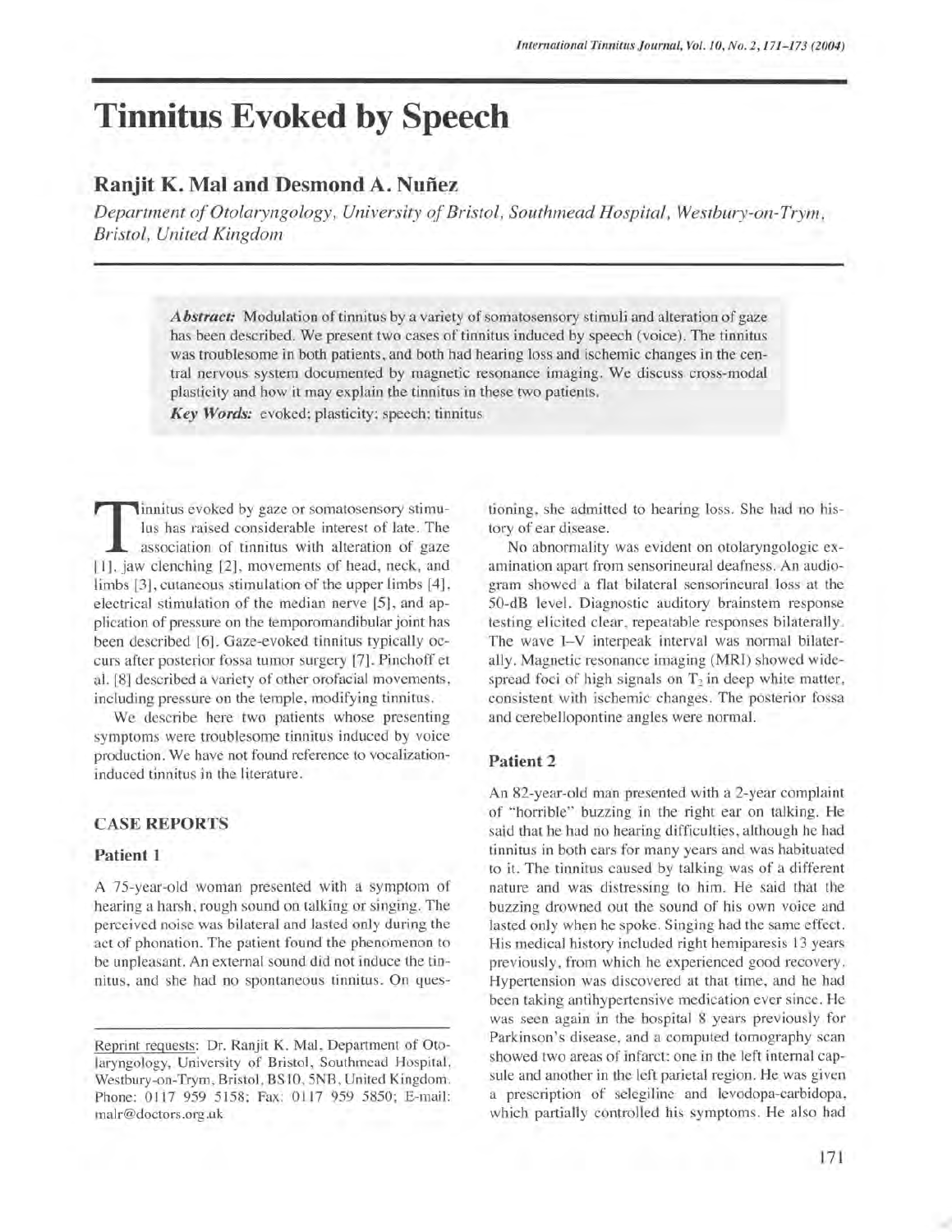mild renal failure , generalized osteoarthritis, and diverticular disease of the colon.

Examination showed his ears to be normal. An audiogram showed his hearing to be within normal range in lower frequencies, with a moderate drop at 4 kHz and 8 kHz. Diagnostic auditory brainstem response testing showed a delay in wave I, but the interwave latencies were normal. MRI showed changes indicative of generalized cerebral atrophy. Examination revealed highsignal-intensity areas in a periventricular distribution consistent with small-vessel ischemic changes. One focal infarct involved the left occipital lobe, and another focal infarct was seen in the left cerebellar hemisphere. No expansion of the internal auditory meatus and cerebellopontine angle was found. Clinical evaluation ascertained that the tinnitus was not induced by orofacial, head, neck, limb, or eye movements in either of these patients.

### DISCUSSION

The exact mechanism leading to tinnitus perception is yet to be defined. An increase in cochlear activity is unlikely to be a major factor. No increase is evident in nerve VIII potential in tinnitus patients [5], and increased activity in the auditory pathway has not been proven [9]. Division of the auditory nerve does not consistently abolish tinnitus. Increased activity of the outer hair cells has not been demonstrated consistently [10]. Although tinnitus mostly accompanies a hearing loss, it may occur without hearing loss.

In their fMRI study of normal hearing subjects with tinnitus, Melcher et al. [9] found reduced activity in the inferior colliculus contralateral to the tinnitus side in response to bilateral broadband sound stimuli. This effect was abolished by intravenous lidocaine, demonstrating an increased baseline activity in the contralateral inferior colliculus in tinnitus patients.

Moller et al. [5] suggested that the extralemniscal auditory pathway that connects with the association cortex (rather than primary auditory cortex) is responsible for tinnitus. This is partly supported by the work of Andresson et al. [11], who demonstrated increased activity in the primary and secondary cortex, among other areas, in a positron emission tomography study of patients with tinnitus.

Tinnitus can be induced or modified by a variety of somatosensory stimuli, including alteration of gaze. Some of the activities that have been held to modify or induce nystagmus are jaw clenching, jaw movement against resistance, neck movements, movements of limbs, pressure on the temple, pressure on the temporomandibular joint, touch on the dorsum of the hand,

pinching together of the thumb and index fingers, and electrical stimulation of the median nerve [1,3,6,8].

Levine [3] asked all 70 patients presenting at the tinnitus clinic to perform nine sets of head and neck contractions, and the final 25 patients were asked to perform seven additional movements entailing contraction of extremities to note the effect on the tinnitus. He found that two-thirds of patients presenting with tinnitus could modulate their tinnitus with somatic activity, and he suggested that somatic modulation might be a fundamental attribute of tinnitus on a par with auditory and affective attributes of tinnitus.

In his study of brain activity mapping in patients who could modulate tinnitus by orofacial movement, Salvi et al. [2] concluded that tinnitus has a cortical origin and that cortical plasticity may contribute to certain forms of tinnitus.

Most cases of gaze-evoked tinnitus follow acoustic neuroma surgery that results in deafferentation. Gazeevoked tinnitus has also been reported less frequently after sudden sensorineural hearing loss [7]. It has further been reported in association with metastasis of cutaneous malignant melanoma in the right cavernous sinus and multiple lesions in very superficial locations with respect to brain parenchyma [12].

Both our patients had hearing loss and central nervous system ischemic changes. The ischemic change in the white matter seen in the first case is widely present in people of similar ages but could be significant just the same. Neither of the two patients had an intracranial neoplasm or a history of intracranial surgery. The cases described by Levine [3] and Salvi et al. [2] are similar, but these authors did not describe intracranial ischemic changes. Cross-modal plasticity may explain the tinnitus in the two patients discussed here.

# ACKNOWLEDGMENT

Our grateful thanks to Mrs. Eva Hicks for her help with the preparation of the manuscript.

#### REFERENCES

- 1. Cacace AT. Expanding the biological basis of tinnitus: Crossmodal origins and the role of neuroplasticity. *Hear Res* 175:112-132, 2003 .
- 2. Salvi RJ, Lockwood AH, Coad ML, et al. Positron emission tomography identifies neuroanatomical sites associated with tinnitus modified by oral-facial and eye movements. In J Hazell (ed), *Proceedings of the Sixth International Tinnitus Seminar 1999:175-180.*
- 3. Levine RA. Somatic modulation appears to be a fundamental attribute to tinnitus. In J Hazell (ed), *Proceedings*